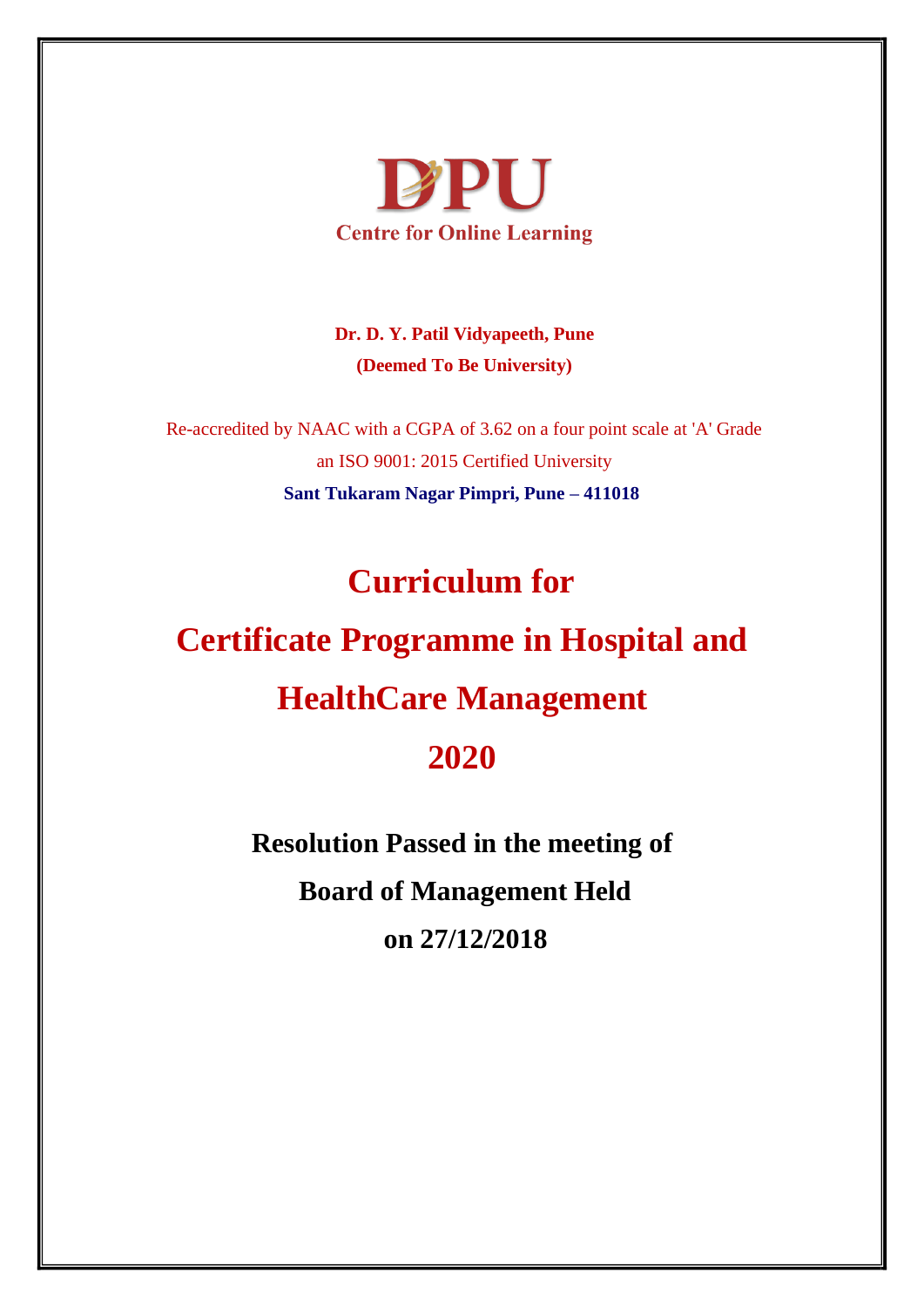#### **Objectives:**

The Certificate Program is designed for professionals who are working in the field of Hospital Administration. The course will give an understanding of the different concepts of hospital and health care management. It will help develop the young dynamic professional in the field of hospital administration, increase the quality of health care services, and improve the living standard.

**Duration:** This is an online certificate programme of six months duration.

#### **Eligibility:**

For a candidate to be eligible for admission in the Certificate Programme in Hospital and Health Care Management would have passed a graduation degree from a recognized university or its equivalent from any stream and has secured 45% marks at graduation level.

#### **Medium of Instruction:**

Medium of instruction will be in English only.

#### **Scheme of Examination:**

All examinations of Dr. D. Y. Patil Vidyapeeth's COL shall be conducted twice in a year (June and December), at the specified Examination Centres through online mode. Conduct of Examinations, Passing Criteria and Students Disciplinary Control in the Examinations will be as per Regulations as amended from time to time by Dr. D Y Patil Vidyapeeth. The overall assessment for a course will consist of the following two components:

- 1. Formative Assessment of continuous nature and 40% weightage
- 2. Summative Assessment OR Term End Examination of 60% weightage

#### 1. **Formative Assessment**

Formative Assessment shall have Continuous Assessment approach. The students are required to submit all assessments by due date to complete the process of continuous assessments which contributes 40% weightage. Assignment submission facility is available online on their learning portal, which can be accessed anytime; from any smart device. The courses are designed meticulously towards self-disciplined study pattern, wherein the students can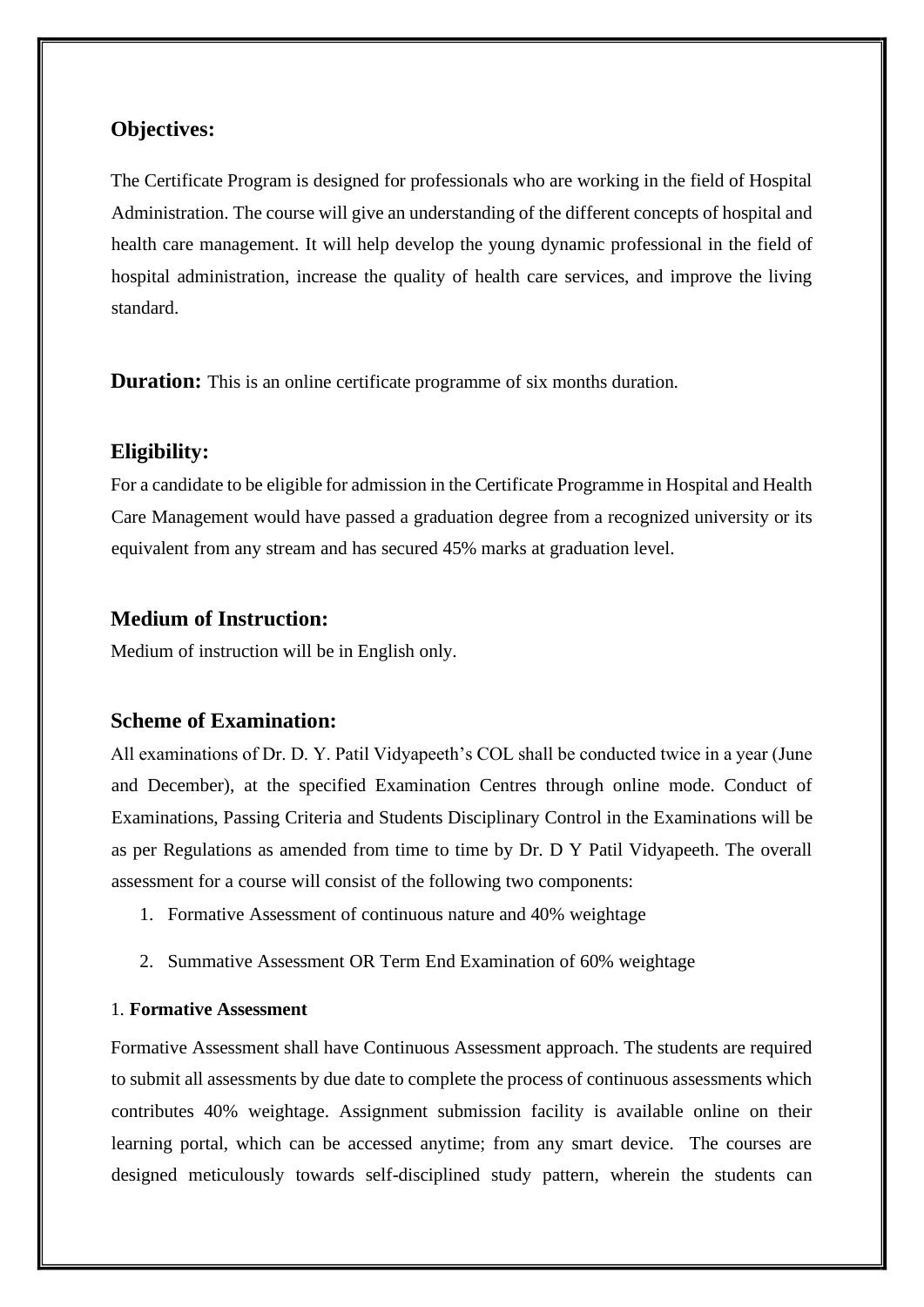complete their course-work and assessments at their own pace till the last date of submission. Formative Assessment has following components:

#### **Total Marks: 40 Marks**

#### • **Self-Assessment Questions:**

This continuous formative assessment facilitates a comprehensive study of the entire syllabus. The syllabus of each course is uniformly divided into units with an assessment for each unit. Further, these assessments will collectively contribute towards the final Formative Assessment marks. It is to be noted that the marks of objective type questions will be automatically captured in the learning portal. It is therefore advised to go through all the contents sincerely and thereafter attempt the questions. The unit's assessments are Multiple Choice Questions (MCQs) and are time-bound (10 minutes per unit). Once initiated, it is required to submit the assessment within 5 days in single sitting. Each unit has ten Self-Assessment Questions.

This component carries 10 marks and marks are calculated by considering average of all units.

#### • **Assignment I:**

The full syllabus assessment will foster the use of concepts learned during the entire coursework. It is to be noted that this assessment can only be accessed after successful completion of entire course.

This assessment is Multiple Choice Questions (MCQs) and are time-bound (20 minutes). Once initiated, it is required to submit the assessment within 15 days in single sitting. Assignment I have twenty questions of one mark each and student has to attempt all questions. The marks will be automatically captured in the learning portal.

This component carries 20 marks.

#### • **Assignment II:**

It is to be noted that this assessment can only be accessed after successful completion of Assignment I. This assessment is subjective question-based and is time-bound (30 minutes). Once initiated, it is required to submit the assessment within 15 days in single sitting. Assignment II have three questions of five marks each and student has to attempt any two questions. The faculty shall evaluate answers through learning portal.

This component carries 10 marks.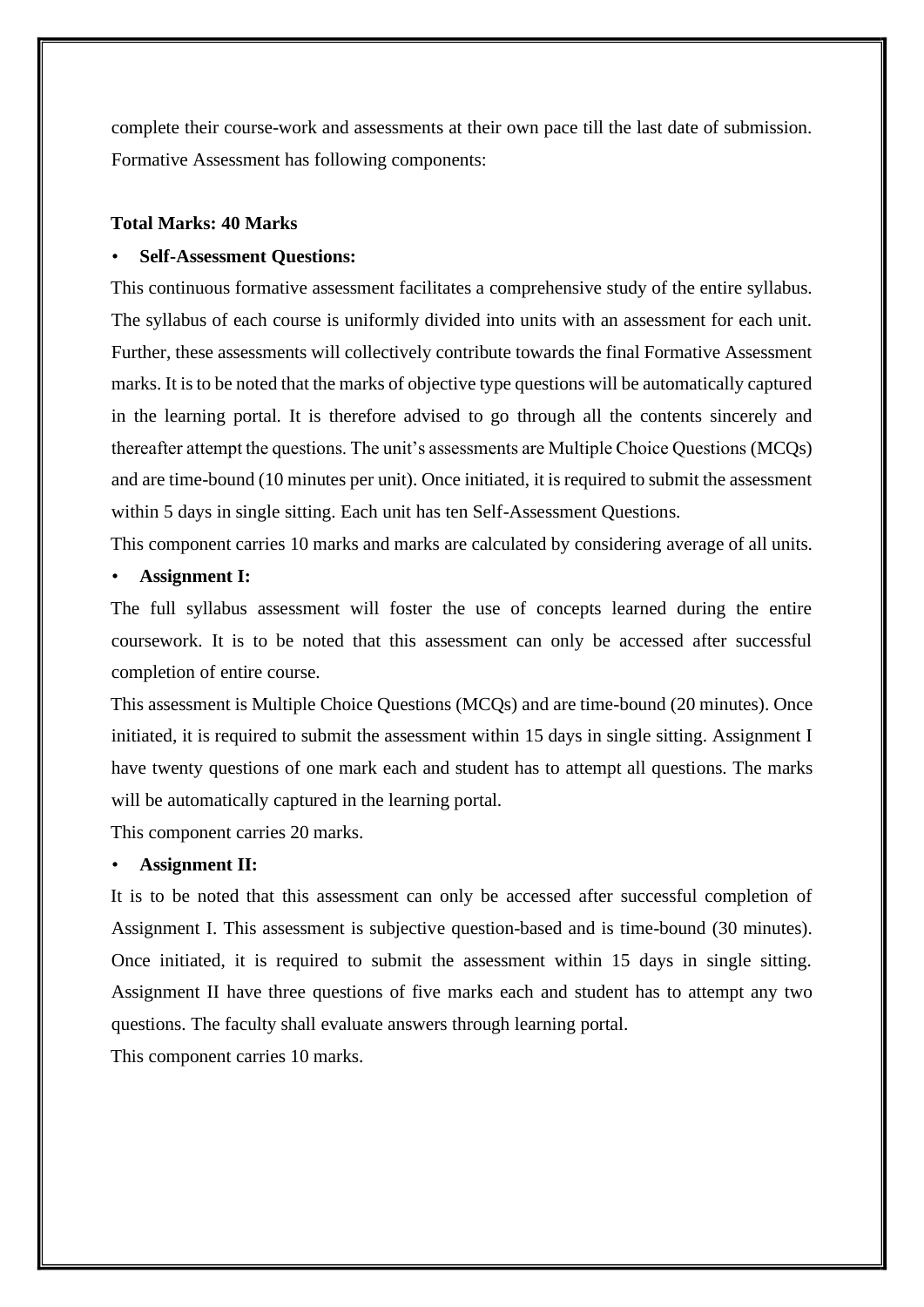#### **2. Summative Assessment / Term End Examination (Proctored Examination)**

Term End Examinations would be conducted through Dr. D. Y. Patil Vidyapeeth's COL test engine twice in a year as stated above. The question papers would consist of multiple choice and subjective questions in the following pattern: –

#### **Total Marks: 60 Marks**

#### • **Section I:**

Forty Multiple Choice Questions of one mark each (all questions are compulsory). The marks will be automatically captured by the system. This section carries 40 marks.

#### • **Section II:**

Three subjective questions of ten marks each out of which student has to attempt any two questions. The faculty shall evaluate answers through evaluation portal. This section carries 20 marks.

#### **Key points of learning path:**

- All units will be opened sequentially
- Only upon successful completion of the available content, the next content will be available.
- In case of non-completion of the available content, student will be required to reattempt the content for successful submission and mark it "as done".
- Upon completion of all contents in a unit, the corresponding block assessment will be available inside the same units.
- The course summary assessment will be available along with the full syllabus assessment; only upon successful completion of all units.
- Student may also discuss the implications of learning outcomes with the faculty by using the "Ask a question" feature of the learning portal. Answers for this question are expected with 500 words.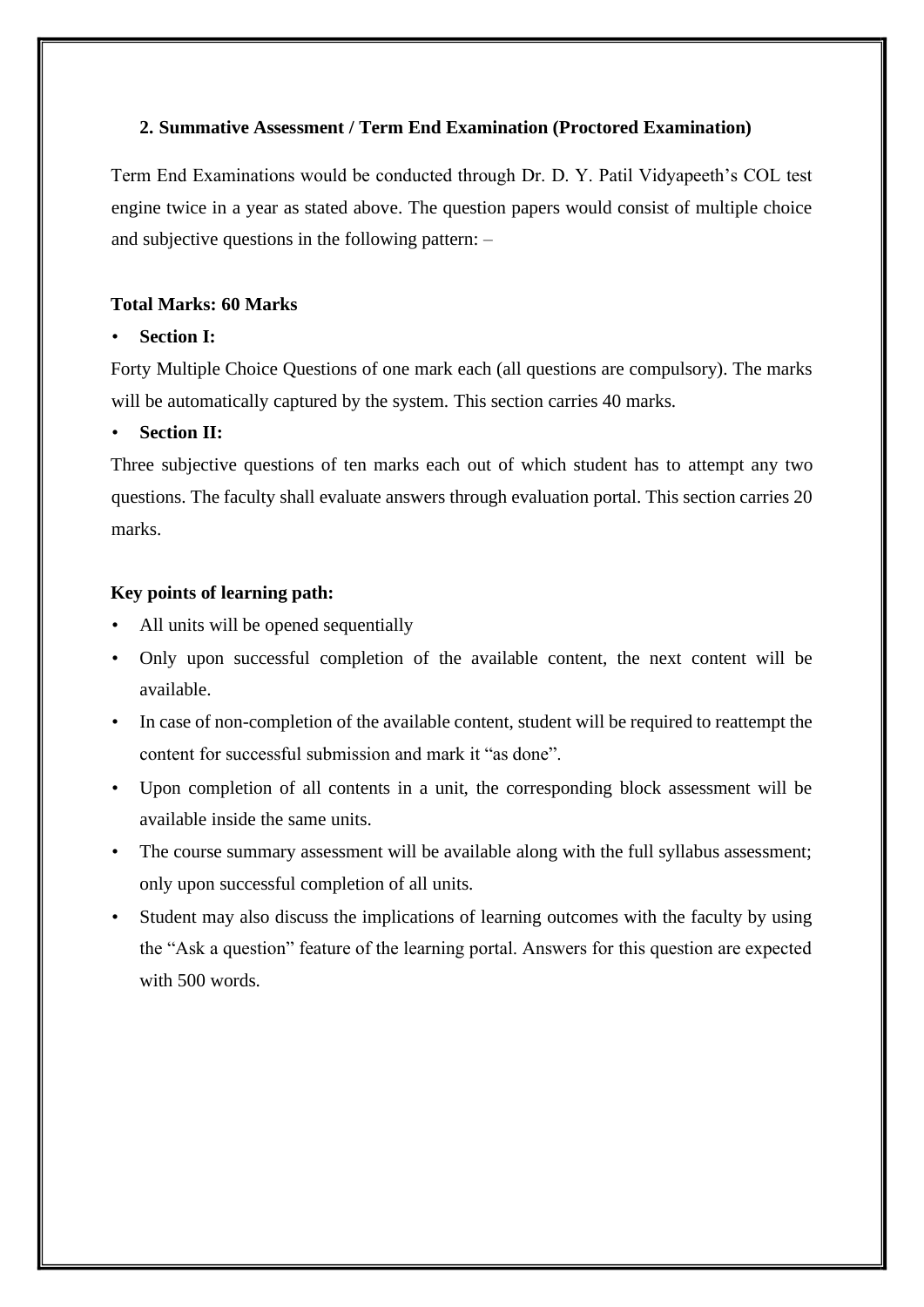#### **PASSING CRITERIA**

To qualify in examination a learner must obtain the following marks in each course: -

- Minimum 40% marks in Formative Assessment
- Minimum 40% marks Summative Assessment / Term End Examination

• Student should secure 40% marks in each of formative and summative assessment separately

# **Grading and Award of Class for Certificate Programme in Hospital and HealthCare Management**

On the basis of the total obtained marks in each subject, a letter grade is converted in a scale of 8 as mentioned in below table:

| Percentage  | Grade | <b>Grade Point</b> |
|-------------|-------|--------------------|
| > 80        | ∩     | 8                  |
| 75 to 79    | A+    | 7.5                |
| 70 to 74    | Α     | 7                  |
| 65 to 69    | B+    | 6.5                |
| 60 to 64    | В     | 6                  |
| 55 to 59    | $C+$  | 5.5                |
| 51 to 54    | C     | 5                  |
| 45 to 50    | D+    | 4.5                |
| 40 to 44    | D     | 4                  |
| < 40 (Fail) | F     | F                  |

#### **Grace Marks**

Grace Marks up to a maximum 1% of the total marks could be used in different courses, subject to a maximum of 5 marks in one course. There will be no re-evaluation for any course assessment. Students will have to appear for the course exam within the valid period, if she/he fails to secure minimum passing criteria.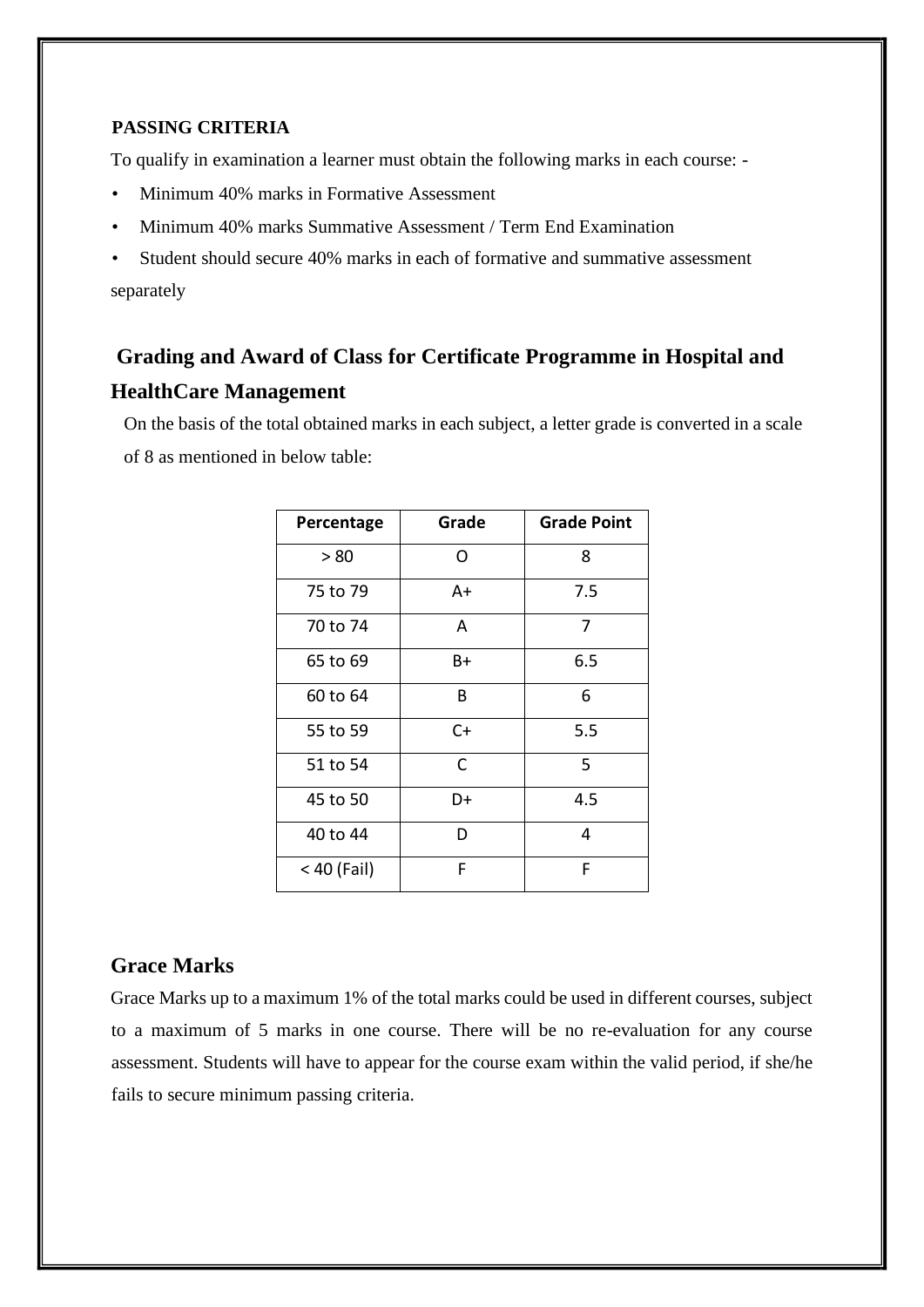# **PROGRAMME STRUCTURE FOR CERTIFICATE PROGRAMME IN HOSPITAL AND HEALTHCARE MANAGEMENT**

#### **Summary**

| Programme Title          | <b>Total Credits</b> | <b>Total Courses</b> | <b>Total Marks</b> |
|--------------------------|----------------------|----------------------|--------------------|
| Certificate Programme in |                      |                      |                    |
| Hospital and HealthCare  | 20                   |                      | 500                |
| Management (6 months)    |                      |                      |                    |

# **Programme Structure**

| <b>Course</b> | <b>Course Title</b> | <b>Credits</b> | <b>Marks</b>      |                   |              | <b>Total</b>         |
|---------------|---------------------|----------------|-------------------|-------------------|--------------|----------------------|
| Code          |                     |                | <b>Formative</b>  | <b>Summative</b>  |              | Learner's            |
|               |                     |                | <b>Continuous</b> | <b>Proctored</b>  | <b>Total</b> | <b>Engagement</b> in |
|               |                     |                | <b>Assessment</b> | <b>Assessment</b> | <b>Marks</b> | hours                |
| <b>HAHM</b>   | Hospital            | $\overline{4}$ | 40                | 60                | 100          | 60                   |
| $-101$        | Administration      |                |                   |                   |              |                      |
| <b>HAHM</b>   | Marketing of        | $\overline{4}$ | 40                | 60                | 100          | 60                   |
| $-102$        | <b>Health Care</b>  |                |                   |                   |              |                      |
|               | Services            |                |                   |                   |              |                      |
| <b>HAHM</b>   | Indoor and          | $\overline{4}$ | 40                | 60                | 100          | 60                   |
| $-103$        | Outdoor             |                |                   |                   |              |                      |
|               | Hospital            |                |                   |                   |              |                      |
|               | <b>Services</b>     |                |                   |                   |              |                      |
| <b>HAHM</b>   | Quality mgmt.       | $\overline{4}$ | 40                | 60                | 100          | 60                   |
| $-104$        | in HealthCare       |                |                   |                   |              |                      |
|               | Services            |                |                   |                   |              |                      |
| <b>HAHM</b>   | Legal Aspects of    | $\overline{4}$ | 40                | 60                | 100          | 60                   |
| $-105$        | Hospital and        |                |                   |                   |              |                      |
|               | Health Mgmt.        |                |                   |                   |              |                      |
|               | Total               | 20             |                   |                   | 500          |                      |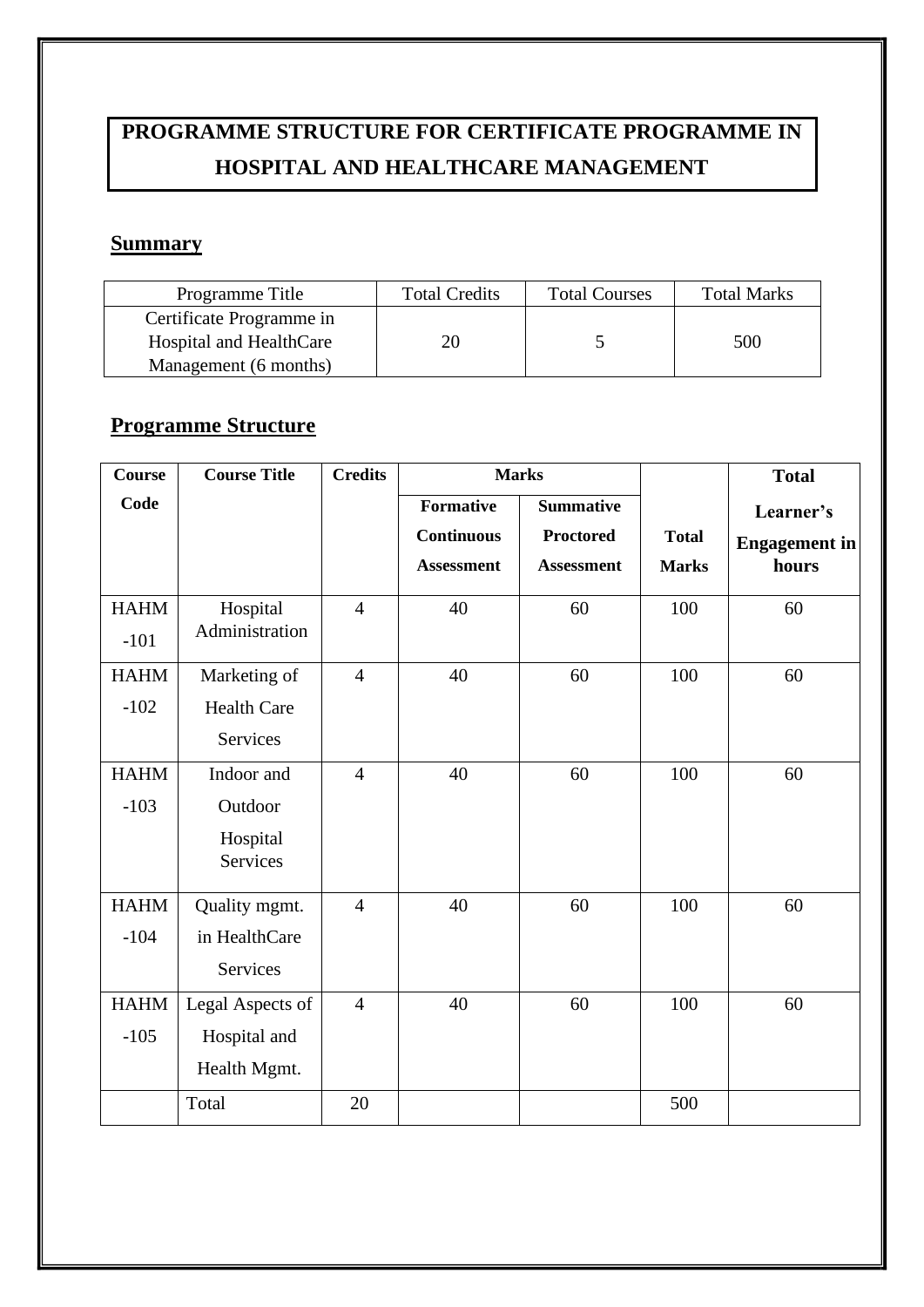# **HOSPITAL ADMINISTRATION AND HEALTHCARE MANAGEMENT DETAILED SYLLABUS**

| <b>Course Code</b>  | <b>HAHM-101</b>                | <b>Type</b> | Domain Course |
|---------------------|--------------------------------|-------------|---------------|
| <b>Course Title</b> | <b>Hospital Administration</b> |             |               |
| <b>Credit</b>       |                                |             |               |

#### **Course Description:**

Health Care Management provides a framework for addressing the management problems in health care organizations. By the end of the course students will have been exposed to many management ideas, theories, and applications.

#### **Objectives:**

Health Care Management provides students with an overview of how health care institutions are organized and governed, the role of the management staff, physicians, nurses and other clinical and support staff in the organizations, and the management systems designed for their efficient and effective operations.

The purpose of this course is to enable students to:

- 1. Learn the concepts and theories in health care management;
- 2. Develop skills in using materials tools and/or technology central to health care management;
- 3. Understand the perspectives and values of health care management;
- 4. Develop the basic management skills and ability to work productively with others;
- 5. Select, use, and critically analyze current HCMN research and literature;
- 6. Integrate health care management theory with real-world situations; and
- 7. Develop the ability to work productively with others in diverse teams.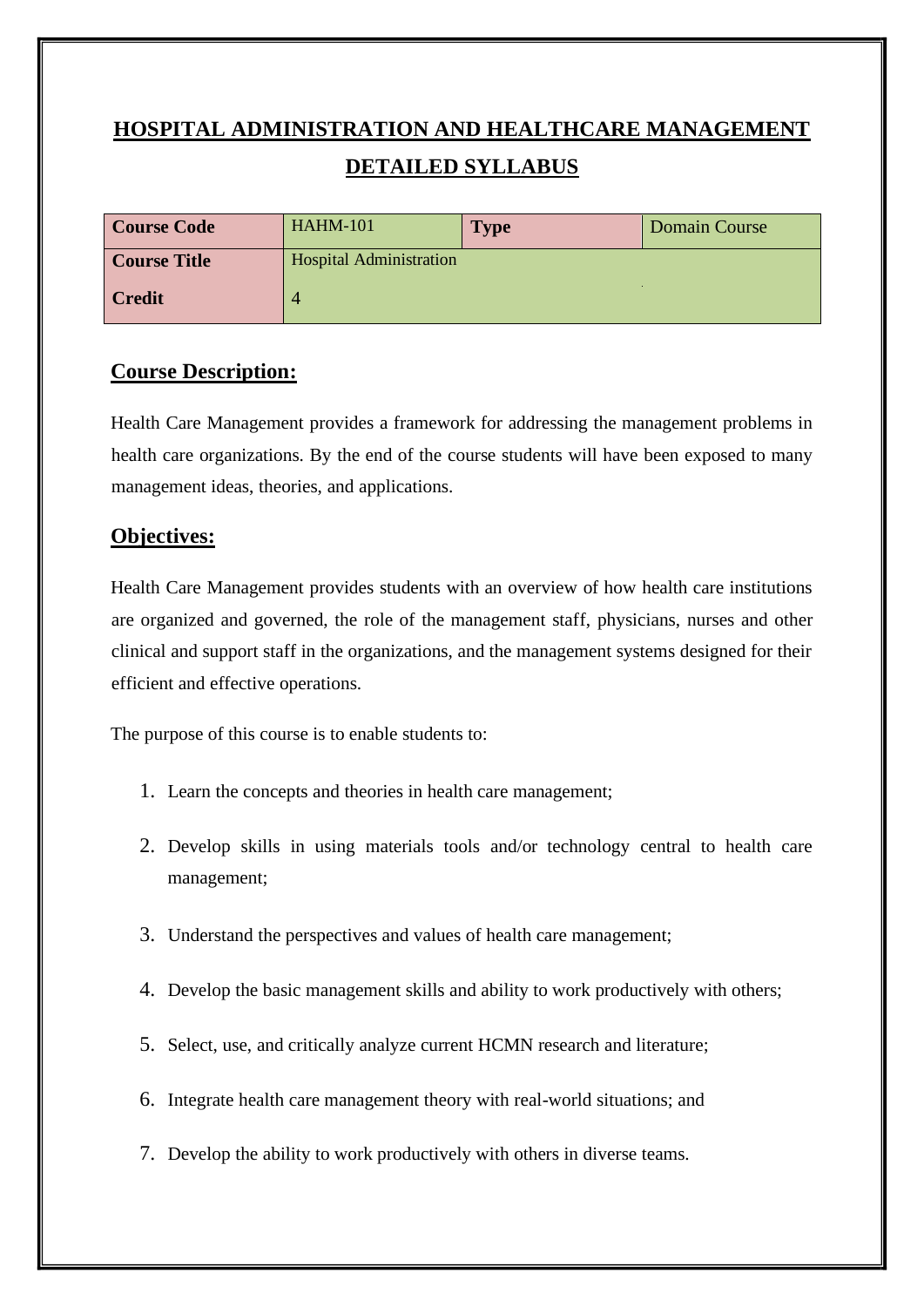#### **Course Outline:**

**Unit 1: Introduction to Hospital and Health Care Management:** Introduction: Rationale and Importance of Hospital Management, What is a Hospital?, Evolution of Hospitals, Role of Hospital, Factors Responsible for Shaping the Role of Hospitals, Changing Paradigm in Health Care, Classification of Hospitals, Challenges of Hospitals, Looking Ahead, Hospital Organization and Administration, Duties and Skills of a Hospital Administrator.

**Unit 2: Basics of Management:** Definitions of Management, Business Organization and Management, Nature of Business, Functions of Business Organization, Business Industries, Factors Affecting Establishment of Business Organization, Objectives of Management, Principles of Management, Nature of Management, Levels of Management.

**Unit 3: Role of Hospitals in Primary Health Care:** Introduction, Definition of Primary Health Care, Rationale for Adopting Primary Health Care, Brief History of Primary Health Care, Elements of Primary Health Care, Goals of Primary Health Care, Objectives of Primary Health Care, Pillars of Primary Health Care, Principles of Primary Health Care, Strategies of Primary Health Care, Problems of Implementation of Primary Health Care Programme, Why Should Hospitals Be Involved in Primary Health Care Delivery?, What Are the Pressure for Changes on Health /Hospital Services, What is the Ideal System of Health Care Delivery?, How to Integrate Primary Health Care Into Hospital System?

**Unit 4: Medical Insurance:** Introduction, Tax Based System or Social Insurance, International Scenario, Indian Scenario, Key Stakeholders, Types of Health Insurance, Cashless TPA, IRDA, CBHI, Private Health Insurance Schemes, Risks in Health Care Insurance, Some Important Issues in Health Care Insurance in India, The Road Ahead.

**Unit 5: Medical Tourism:** Introduction, History, Scope, Medical Tourism Process, The International Scenario, Medical Tourism Market Drivers, Benefits of Medical Tourism, Growth Barriers of Medical Tourism, Medical Tourism: Recent Trends, Issues in Medical Tourism, Medical Tourism in India, Driving Factors of Medical Tourism in India, SWOT Analysis of Medical Tourism in India, Future of Medical Tourism in India.

**Unit 6: Human Resource Management in Hospitals:** Introduction, Nature of Human Resource Management, Human Resource Management Activities, Important Terms, Human Resource Management, Human Resource Development, Personnel Management, Human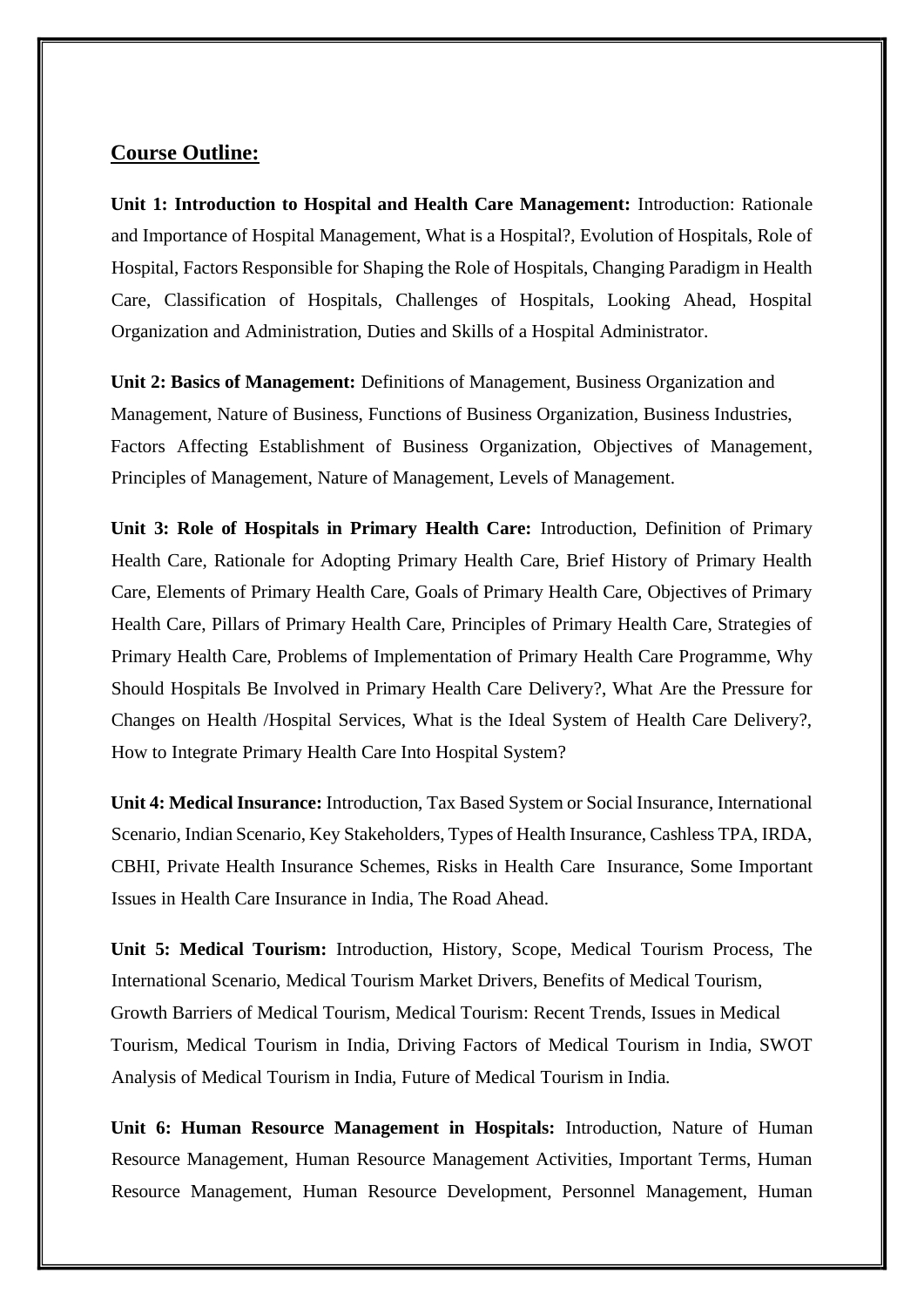Resource Management Roles, HR Functions in Health Care, JCI and Human Resource Management, Human Resource Accounting, Auditing and Research.

**Unit 7 High Performance Work Practices (HPWP) and Quality of Care In Hospitals:**  Introduction, Human Resource Challenges in Health Care, Classification of High Performance Work Practices (HPWP), Facilitators of HPWP, HPWP Category 1: Organizational Engagement Practices, Organizational Engagement Practices-A Case Study, HPWP Category 2: Staff Acquisition and Development Practices, HPWP Category 2: Staff Acquisition and Development Practices-A Case Study, HPWP Category 3: Frontline Empowerment Practice, HPWP Category 3: Frontline Empowerment Practice-A Case Study, HPWP Category 4: Leadership Alignment/Development, HPWP Category 4: Leadership Alignment/Development-Case Study, Facilitating the Adoption of High-Performance Work Practices, Organizational Assessment-Checklist.

#### **Course Outcome:**

| CO#     | Cognitive         | <b>Outcomes</b>                                                                                 |
|---------|-------------------|-------------------------------------------------------------------------------------------------|
|         | <b>Abilities</b>  |                                                                                                 |
| CO101.1 | <b>Understand</b> | Understand the concepts and theories in health care management.                                 |
| CO101.2 | <b>Apply</b>      | Develop skills in using materials tools and/or technology central to health care<br>management. |
| CO101.3 | <b>Apply</b>      | Integrate health care management theory with real-world situations.                             |
| CO101.4 | <b>Analyze</b>    | Develop the ability to work productively with others in diverse teams.                          |

On successful completion of the course the learner will be able to:

- 1. Principles of Hospital Administration and Planning by Mr. B. M. Sakharkar
- 2. Hospital Administration and Management by Joydeep Das, Jaypee Publication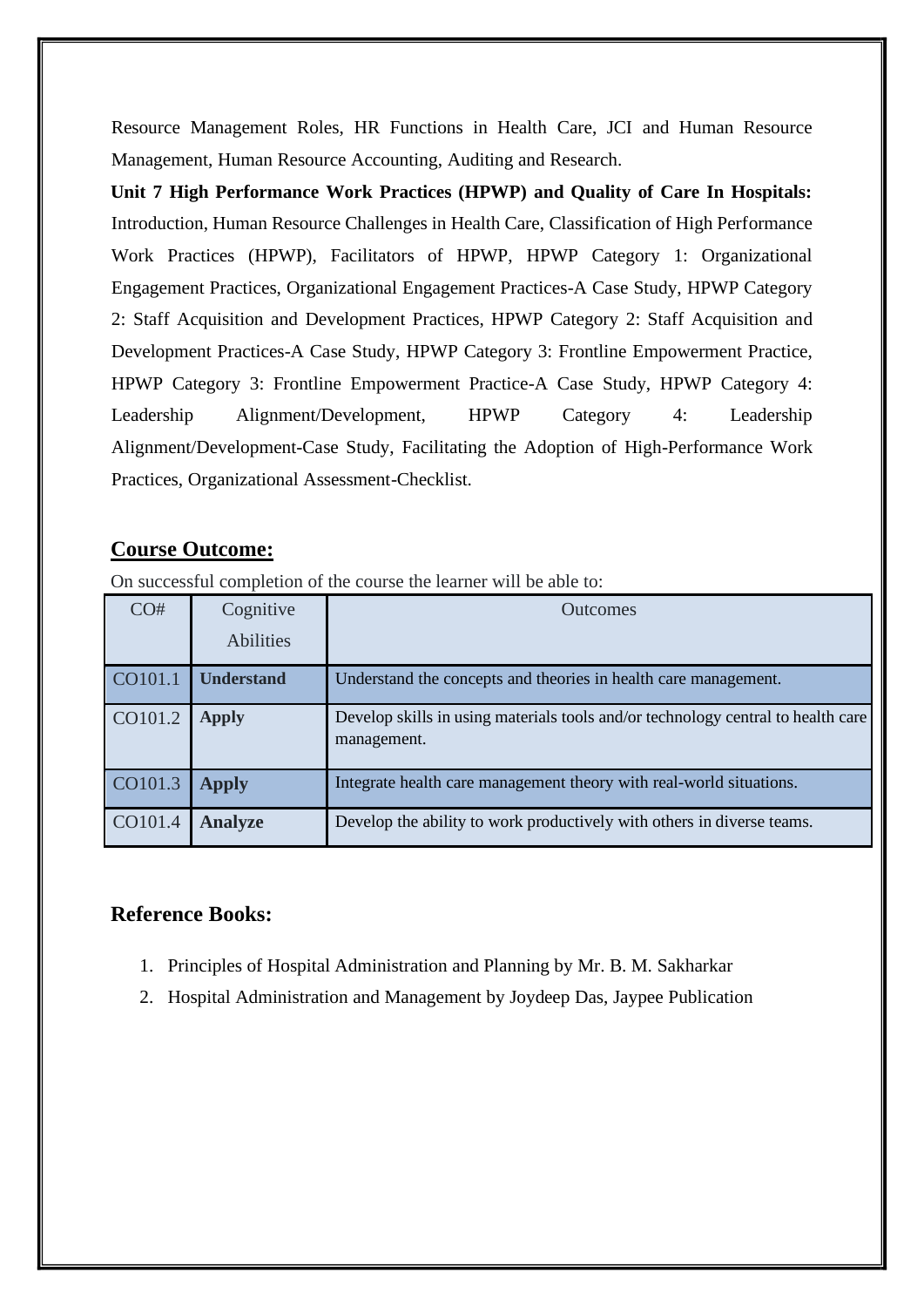| <b>Course Code</b>  | <b>HAHM-102</b>                         | <b>Type</b> | Domain Course |
|---------------------|-----------------------------------------|-------------|---------------|
| <b>Course Title</b> | <b>Marketing of Healthcare Services</b> |             |               |
| <b>Credit</b>       |                                         |             |               |

Understanding marketing principles and how to apply them is essential for every executive within the healthcare industry. As the healthcare industry continues to evolve; payers, government, employers and patients are becoming more involved in how, when, and where care is to be delivered. To be an effective leader within a healthcare organization, the executive needs to understand the healthcare services to effectively define the market, influence the customer, and deliver the service.

#### **Objectives:**

- 1. Leverage knowledge of marketing principles and theories to contribute to organizational challenges, as well as seize the opportunities to improve market position;
- 2. Using critical thinking skills to participate/lead a team in the development of a plan that addresses a specific marketing problem, defining appropriate research, and analytics to guide strategy; and
- 3. Enhance both written and oral communication skills by developing an integrated marketing plan aligning marketing objective to targeted customers that support an organization's strategic direction.

#### **Course Outline:**

**Unit 1: Service Marketing: Concept-** What Is Marketing? Definition, The History of Marketing, Marketing of Services, Major Stakeholders in the Health Care Service, Dynamic Relations Among Health Care Stakeholders, The Changing Health Care Environment.

**Unit 2: Health Care Marketing:** Importance of Health Care Marketing, Marketing in Health Care Industry, Healthcare Developments, Emerging Trends in Health Care Industry, Need for Health Care Marketing, Evolution of Health Care Marketing , Reasons for Barriers to Health Care Marketing, Why Healthcare Marketing is Different?, Developments Encouraging Health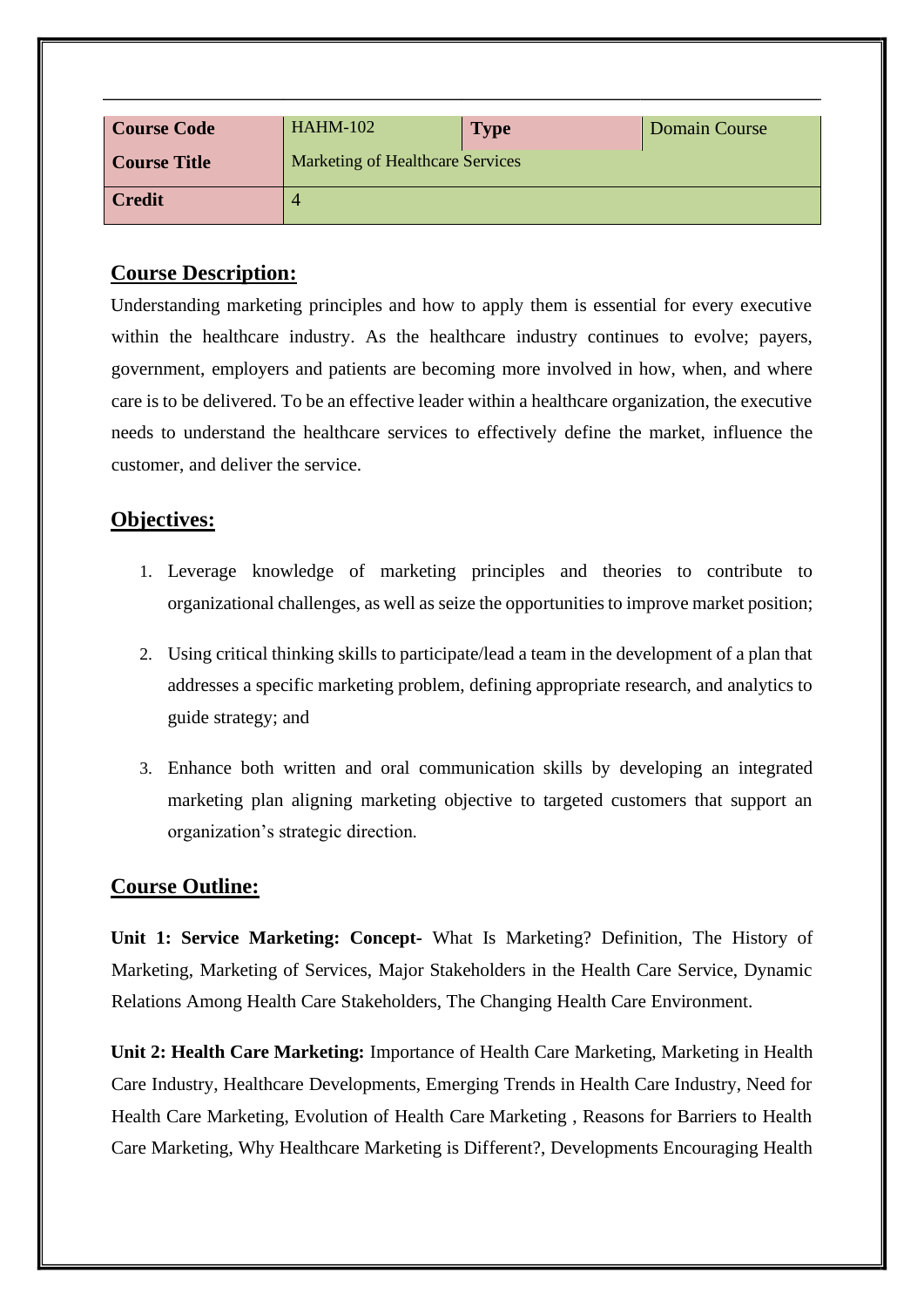Care Marketing, Reasons to Do Health Care Marketing, Future of Health Care Marketing, How to Provide Great Quality of Service-Gap Model, SERVQUAL Model.

**Unit 3: Basic Marketing Concepts:** Marketing**,** Needs/Wants/Demands, Health Care Marketing**,** Market**,** Community Outreach**,** Communication**,** Health Care Products**,** The Market Mix- The Four Ps of Marketing**,** Marketing Management.

**Unit 4: Determinants of the Utilization of Health Care Services:** Why People Seek Medical Help? Personal Factors Affecting Utilization of Health Care**,** Other Factors, Demand-Provider Factors**,** Marketing Environment.

**Unit-5: How Healthcare Buyers Make Choices:** Overview: Key Psychological Processes, Stages in Change Theory.

**Unit 6: Market Planning and Strategy in Health Care Setting:** Overview: Defining the Organization's Purpose and Mission, Basics of Marketing Planning Process, Strategic Planning-Health Care Marketing, Goal Setting, Strategy, Five Forces Analysis, Strategic Alliances.

**Unit 7: Market Segmentation, Targeting, Positioning, and Competition:** Overview of Market Segmentation, Patterns of Market Segmentation, Segmentation of Consumer Markets, Market Targeting, Evaluating and Selecting the Market Segments, Differentiation Strategies, Balancing Customer and Competitor Orientation.

# **Course Outcome:**

| CO#     | Cognitive         | <b>Outcomes</b>                                                                                                                          |
|---------|-------------------|------------------------------------------------------------------------------------------------------------------------------------------|
|         | <b>Abilities</b>  |                                                                                                                                          |
| CO102.1 | <b>Understand</b> | Develop the knowledge of marketing for hospital administration.                                                                          |
| CO102.2 | <b>Analyze</b>    | Develop critical thinking skills to participate/lead a team in the development<br>of a plan that addresses a specific marketing problem. |
| CO102.3 | <b>Evaluate</b>   | Develop the research and analytical ability of the students.                                                                             |
| CO102.4 | <b>Analyze</b>    | Develop the communication skills and marketing skill of the students.                                                                    |

On successful completion of the course the learner will be able to:

- 1. Hospital Marketing by Chris Bayer, Dan Dunlope, Debra Stevens
- 2. Joe Public III: The End of Hospital Marketing by Chris Belovo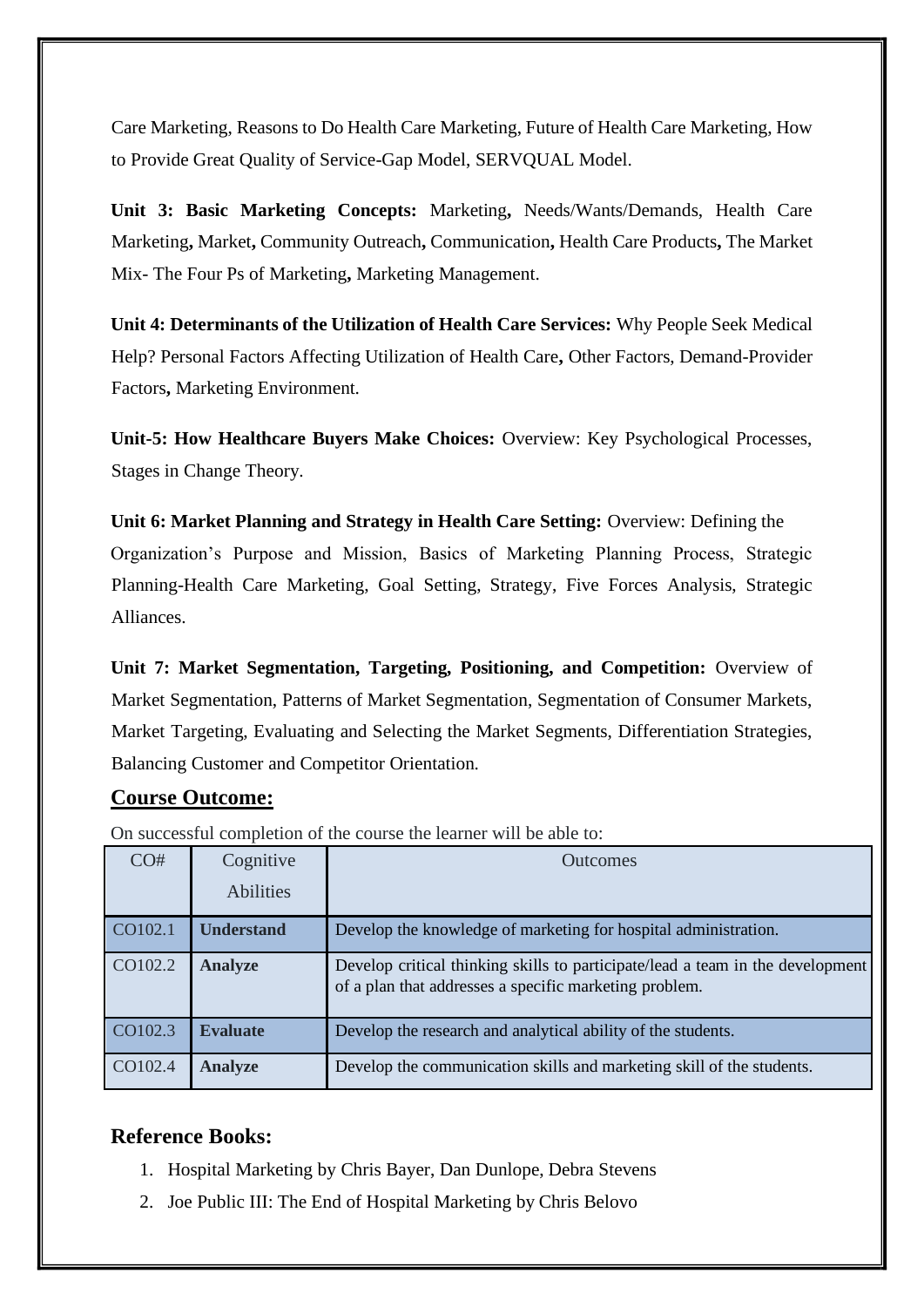| <b>Course Code</b>  | <b>HAHM-103</b>                      | <b>Type</b> | Domain Course |
|---------------------|--------------------------------------|-------------|---------------|
| <b>Course Title</b> | Indoor and Outdoor Hospital Services |             |               |
| <b>Credit</b>       |                                      |             |               |

Patient care is a noble & divine service which has undergone substantial changes over the years. It is one of the world's largest and fastest growing services consuming over 10 percent of gross domestic product of the most developed nations. Hence, it has to be managed in the most effective manner using modern management ideas and techniques.

#### **Objectives:**

To mold the future health care managers by providing an exposure to stepping stones of the past, scenario of the present and hurdles of the future.

#### **Course Outline:**

**Unit 1: Outpatient department:** Historical Aspect, Types of OPD, Functions of OPD, Planning, Designs of Buildings, Equipment, Staffing, Workflow Process, OPD, Administrative Issues, Monitoring and Evaluation, Management Structure.

**Unit 2: Accident and Emergency Services:** Definitions, Development and Scope, Functions, Type of Emergency Service, Planning Considerations, Equipment, Staff, Ambulance Services, Policies and Procedural Guidelines, Evaluation and Monitoring, The Work Flow Process, Review (Audit) Committee.

**Unit 3: Operation Theatre:** Planning Consideration, Engineering Services, Equipment, Staffing, Planning Consideration, Engineering Services, Equipment, Service Pendent, Staffing.

**Unit 4: Intensive Care Unit:** Definition, Admission Criteria in ICU, Types and Levels, Planning Considerations, Equipment, Staffing, Policy and Procedures, Principles of Intensive Care, Monitoring and Quality Assessment, Step Down ICU Or High Dependency Units.

**Unit 5: Nursing Services**: Organization and Administration: Introduction, Evolution of Nursing Education in India, Role of Nursing Services, Organization of Nursing Services, Duties and Responsibilities, Staffing Pattern, Norms Recommended for Nursing Staff.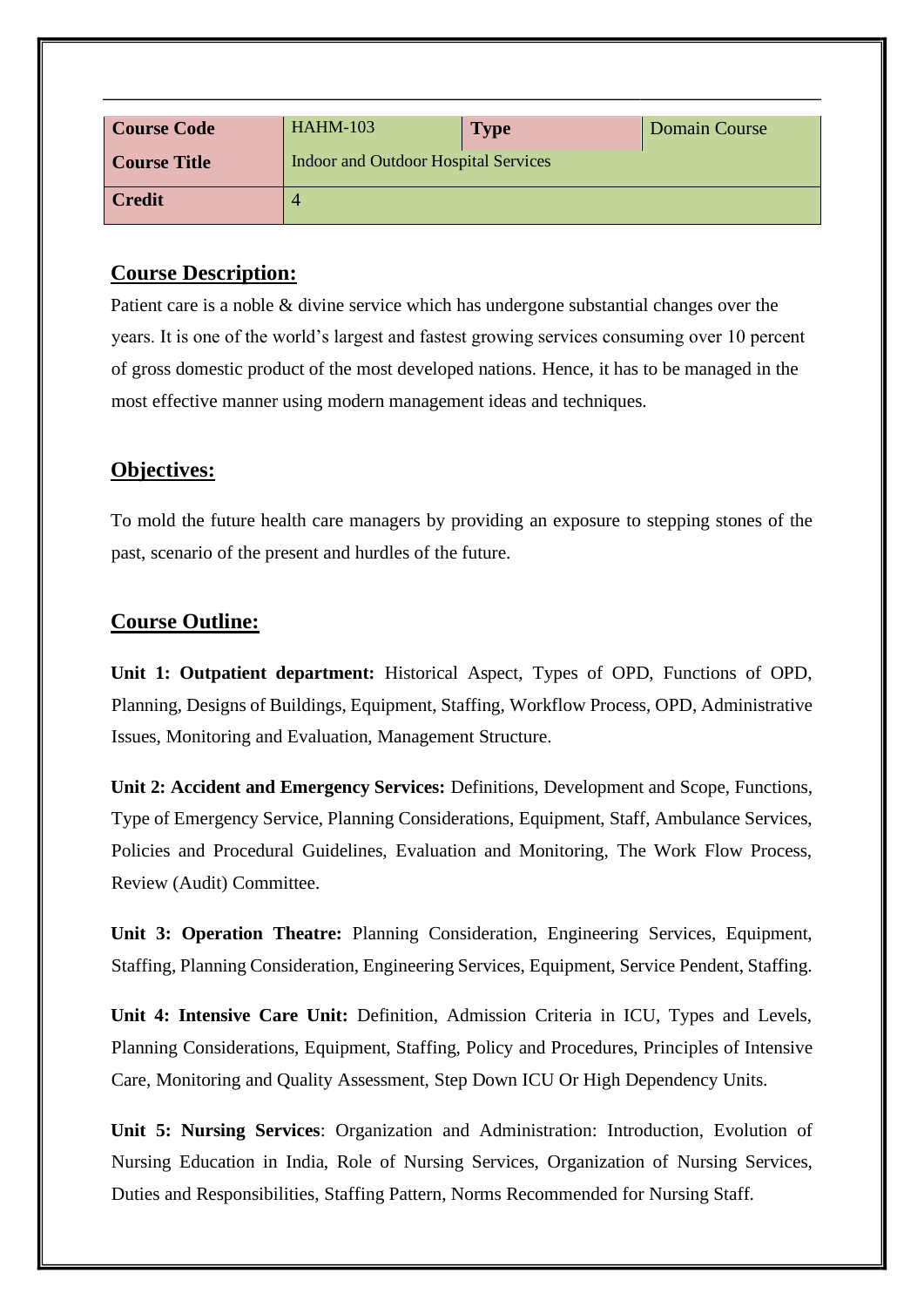**Unit 6: Ward Management and Nursing Care:** Role of Nurse, Nursing Care Methods, Functions of Nurse, Equipment in Ward, Monitoring and Evaluation.

**Unit 7: Radio Diagnosis and Imaging Services:** Modalities of Radiology, Planning, Equipment Management, Staffing, Policies and Procedures, Radiation Safety Policy, Radiotherapy, Monitoring and Evaluation.

# **Course Outcome:**

On successful completion of the course the learner will be able to:

| CO#     | Cognitive         | <b>Outcomes</b>                                                                          |
|---------|-------------------|------------------------------------------------------------------------------------------|
|         | <b>Abilities</b>  |                                                                                          |
| CO103.1 | <b>Understand</b> | Develop the knowledge of indoor and outdoor hospital requirements.                       |
| CO103.2 | <b>Understand</b> | Develop an understanding of the workflow process of various department of<br>a hospital. |
| CO103.3 | <b>Apply</b>      | Bring orderliness skills in the indoor and outdoor hospital services.                    |
| CO103.4 | <b>Understand</b> | Learn to increase the speed of IPD and OPD services in a hospital.                       |

- 1. Hospital Facilities Planning and Management by G.D. Kunders
- 2. General Hospital Planning and Design by Debra Levins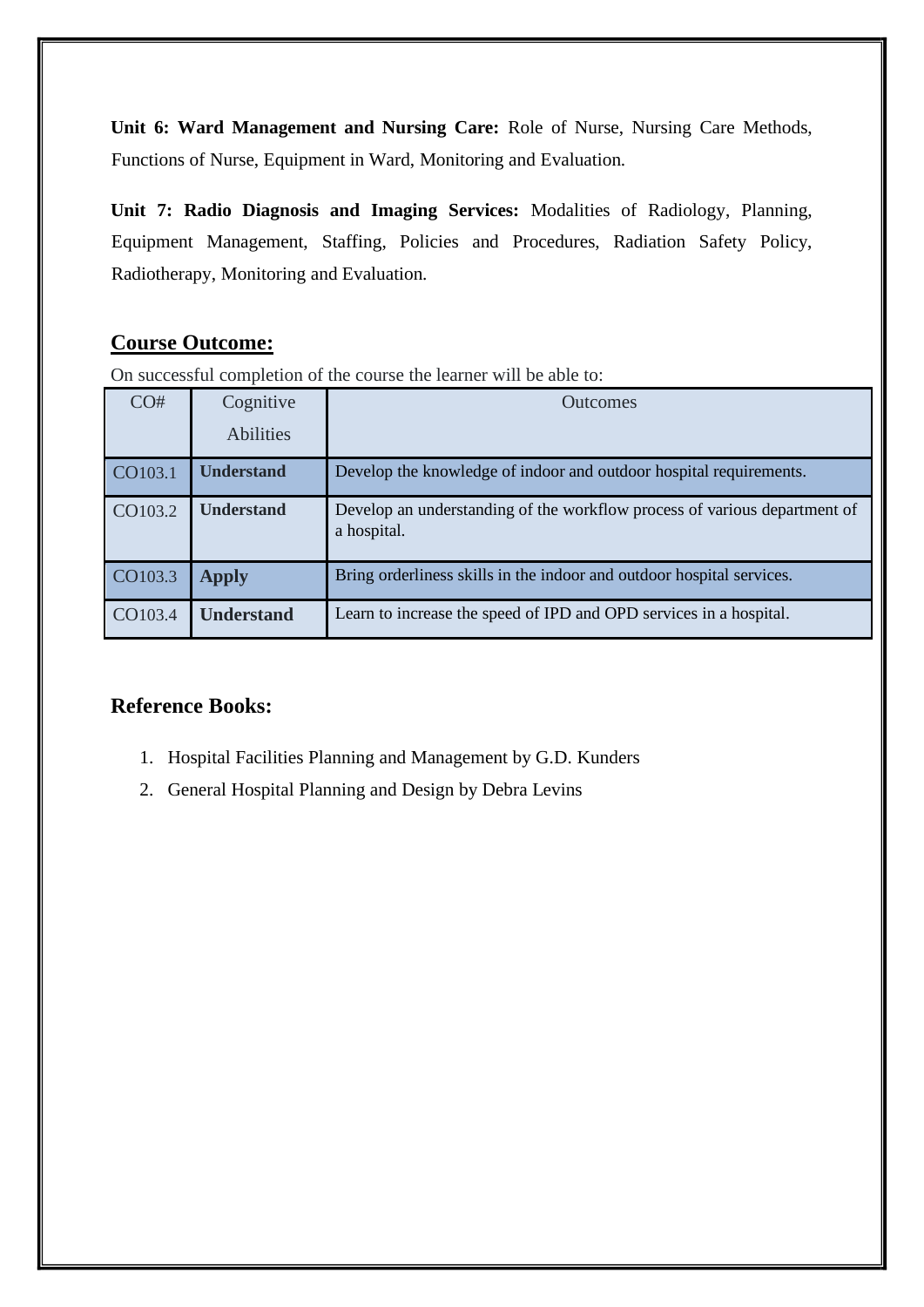| <b>Course Code</b>  | <b>HAHM-104</b>                                  | <b>Type</b> | <b>Domain Course</b> |
|---------------------|--------------------------------------------------|-------------|----------------------|
| <b>Course Title</b> | <b>Quality Management in Healthcare Services</b> |             |                      |
| <b>Credit</b>       |                                                  |             |                      |

Quality health care has become a worldwide goal. Communities around the world are now increasingly involved with effectuating the value proposition in healthcare, and the science of health care quality is advancing rapidly. The current economic challenges caused by a worldwide recession have created ideal conditions for change. The purpose of this course is to familiarize students with the concept of Quality and the process of Quality Improvement across the Health Care continuum. This course focuses on the history and evolution of quality, its terms, principles, theories, and practices. Students are introduced to a diverse collection of methods of improving quality, including but not limited to continuous Quality Improvement and Total Quality Management, and to the guidelines for implementing quality management and the continuous quality improvement processes. Students will be familiarized with Six Sigma and other tools that are an integral component for the Process Improvement and Customer Satisfaction.

#### **Objectives:**

- 1. Describe the Quality & Patient Safety Gap;
- 2. Identify quality improvement methods;
- 3. Identify some Joint Commission National Patient Safety goals; and
- 4. Define the role of teamwork and communication in patient safety.

#### **Course Outline:**

Unit 1: **Introduction To Quality**: What is Quality? Definition of Quality, Why Quality?, Aspects of Quality of Care, Dimensions of Quality, Differences Between Manufacturing and Service Organizations, Some Important Concepts on Quality, Benefits of Quality, Cost of quality, Quality System.

**Unit 2: Evolution of Quality Management:** Evolution of TQM, Quality Gurus, Total Quality Management-TQM, Quality Tools, Quality Function Deployment (QFD), Methodology: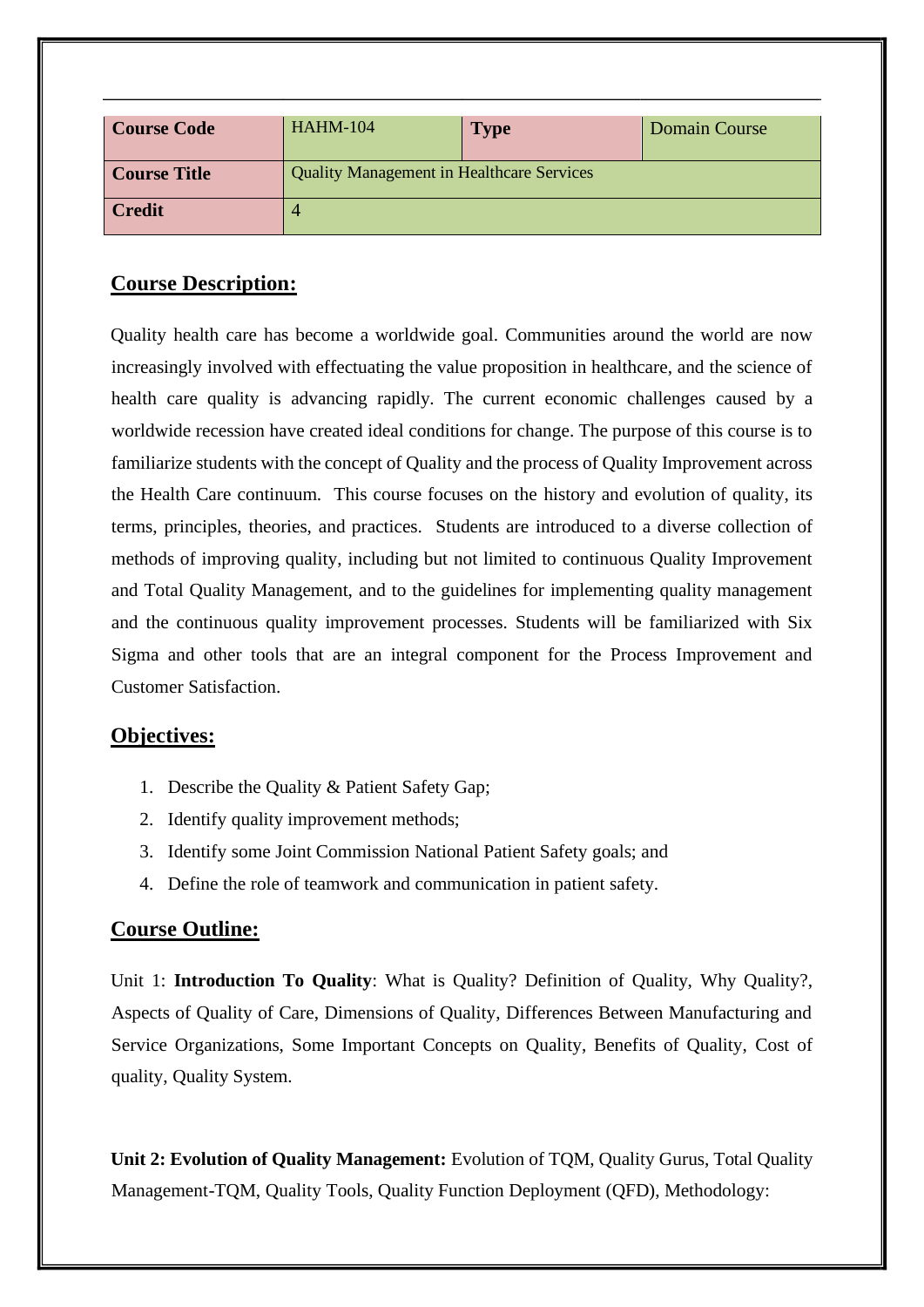Implementing Quality, Quality Awards, Quality Management and Operations Management (OM.)

**Unit 3: Modern Quality Management Techniques:** Central to the Approach Are Such Techniques, Kansei Engineering, Taguchi Methods, SIX SIGMA, Continuous Quality Improvement, Lean, NADCAP.

**Unit 4: Introduction To Kaizen:** Definition, Philosophy of Kaizen, Important Terms, The Five Golden Rules of the Kaizen Management, The Framework for Kaizen Practice, The Kaizan Constituents, Tools and Techniques of Kaizen, Benefits of Kaizen, Kaizen-The Three Pillars, Housekeeping:- 5 S Methodology, Seven Deadly Wastes, Standardization, Kaizen and Innovation, Kaizen and "Humanware'' Parameters, Kaizen and Total Quality Management (TQM), Kaizen and Suggestion Systems, Proposal (Teian) System vs. Traditional Suggestion Systems.

**Unit 5: Quality Concepts in Healthcare:** What Is Service?, What is Quality in Healthcare?, Subjective and Objective Aspects of Quality, Elements: Quality of Health Care, Evolution of Health Care Quality, Sigma Gap, Challenges That Quality Poses to Health System, Assessment of Service Quality in Hospitals, Quality–PDCA Cycle and Health Care, Quality- Indicators- In Health Care Organizations, Patient Satisfaction and Quality of Care, Quality and Patient Safety.

**Unit 6: Process for Building a Strategy for Quality in Health Care Organizations:** Introduction, Improving Quality and Whole System Reform, Dimensions of Quality in Health Care, Roles and Responsibilities in Quality Improvement, A Process for Building A Strategy for Quality, Analysis: For Building a Strategy for Quality, Mapping the Domains, Deciding on Interventions, A Self-Assessment Questionnaire for the Decision-Making Process in Quality.

**Unit 7: A Model for Quality Management in Hospitals:** Introduction, Health Care Delivery System- A Functional Description of Quality, The Relationship of Quality to Cost, A System for Continuous Quality Improvement and Cost Control, Specifications and Standards, Model for Quality in Health Care, A Model for Content Quality in Health Care.

**Unit 8: Quality Evaluation Through Statistical Approach in Hospitals:** Introduction, The Hospital as a System, Hospital Processes, Quality Monitoring Framework, Validation of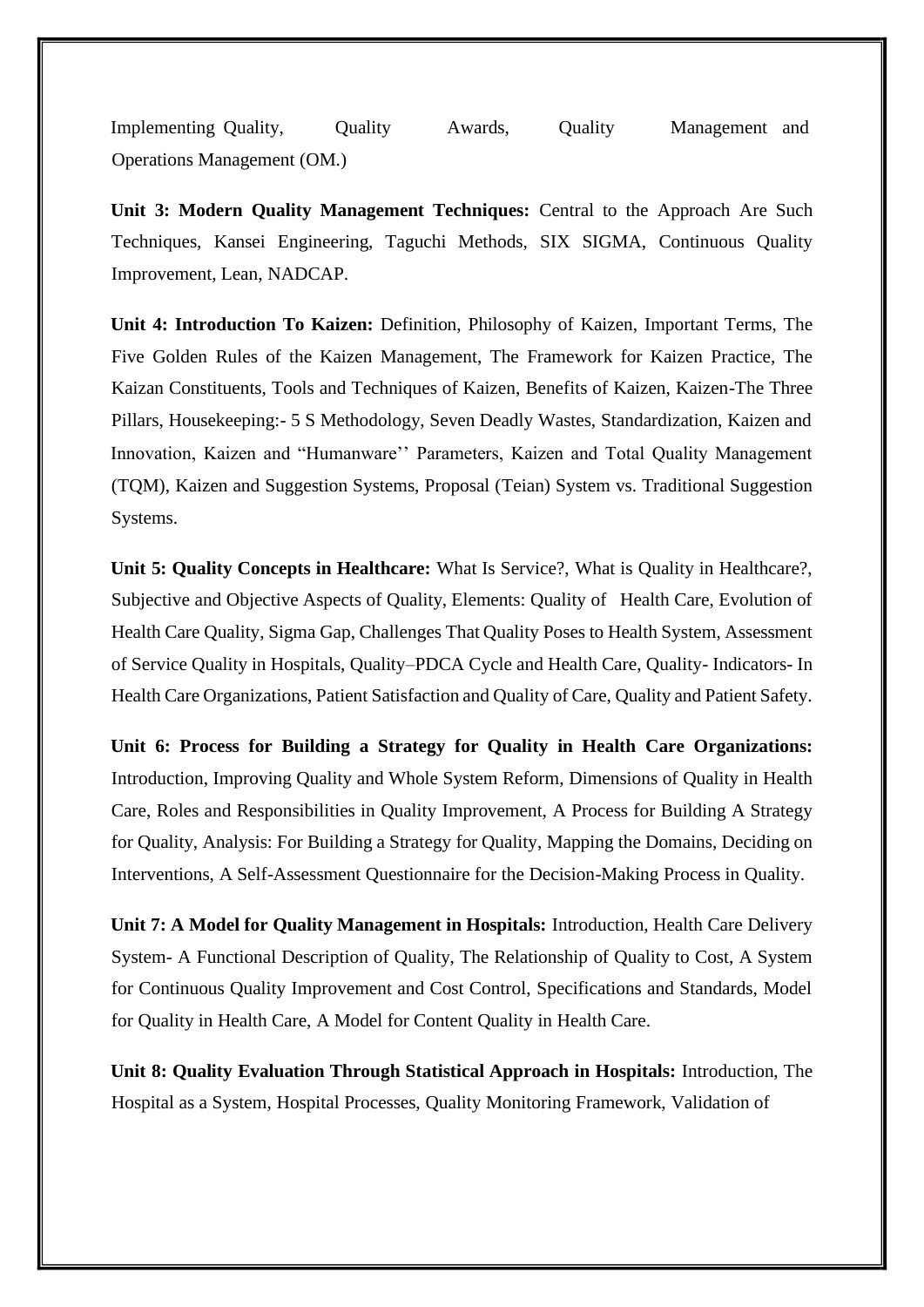Statistical Analysis, Prerequisites for Evaluation, What is Hospital Performance? Methods of Performance Measurement, Criteria and Standards of Evaluation.

# **Course Outcome:**

On successful completion of the course the learner will be able to:

| CO#     | Cognitive         | <b>Outcomes</b>                                                                                                                        |
|---------|-------------------|----------------------------------------------------------------------------------------------------------------------------------------|
|         | <b>Abilities</b>  |                                                                                                                                        |
| CO104.1 | <b>Apply</b>      | Familiarize the student with the concept of quality and the process of quality<br>improvement across the health care continuum.        |
| CO104.2 | <b>Understand</b> | Develop an understanding of the continuous quality improvement and total<br>quality management.                                        |
| CO104.3 | <b>Understand</b> | Develop the knowledge of Six Sigma and other tools that are an integral<br>component of process improvement and customer satisfaction. |
| CO104.4 | <b>Evaluate</b>   | Justify the quality of health care services in hospital and reduce the infection<br>in the hospitals.                                  |

- 1. Quality Management in Health Care: Principles and Method by Donald Lighter and Douglas C. Fair
- 2. QUALITY MANAGEMENT FOR HEALTH CARE DELIVERY by Brent C. James.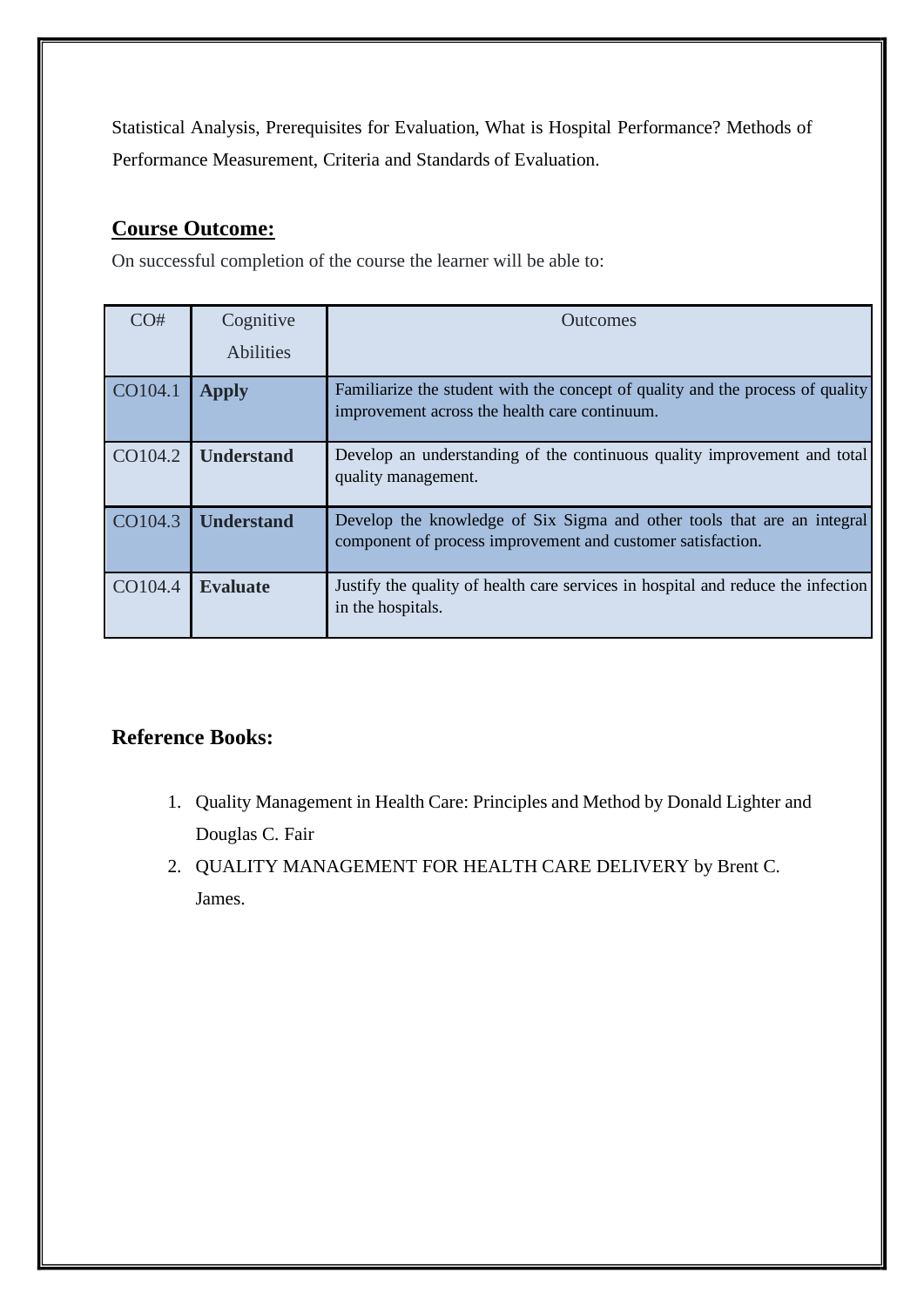| Course Code   | <b>HAHM-105</b>                            | <b>Type</b> | <b>Domain Course</b> |
|---------------|--------------------------------------------|-------------|----------------------|
| Course Title  | Legal Aspects of Hospital and Health Mgmt. |             |                      |
| <b>Credit</b> |                                            |             |                      |

Specific issues addressed in this course includes: the laws concerning the affordability, accessibility and quality of healthcare; corporate structure and accountability; patient rights and responsibilities; and healthcare information, and privacy. The ethical issues of technology and end of life matters are also discussed.

The emphasis of this course is to prepare students to understand the current major healthcare reform legislation (Patient Protection and Affordable Care Act) and its regulations. Students will work individually and in teams to explore these issues.

# **Objectives:**

- 1) Recognize professional & ethical issues in the U. S. healthcare system;
- 2) Demonstrate knowledge of legal issues impacting consumers, patients, providers, and healthcare organizations;
- 3) Articulate principles of labor relations and administrative/governance responsibilities in the health care setting; and
- 4) Analyze the risk and regulation affecting health care organizations.

# **Course Outline:**

**Unit 1**:**Introduction to Legal Aspects in Hospital and Health Care Management**: Changes in Health Care, Alarming Statistics, Basic Terminologies, Legislation in Health Care, Medical Council of India, Term of Office and Executive Committee, Medical Education, Medical Qualifications, Medical Register, State Medical Council, Functions of State Medical Council.

**Unit 2: Codes of Medical Practice:** Declaration of Geneva, Hippocratic Oath, The Declaration of Helsinki, The Nuremberg Code (1947), Ethical Principles for Medical Research Involving Human Subjects-WMA, Additional Principles for Medical Research Combined with Medical Care.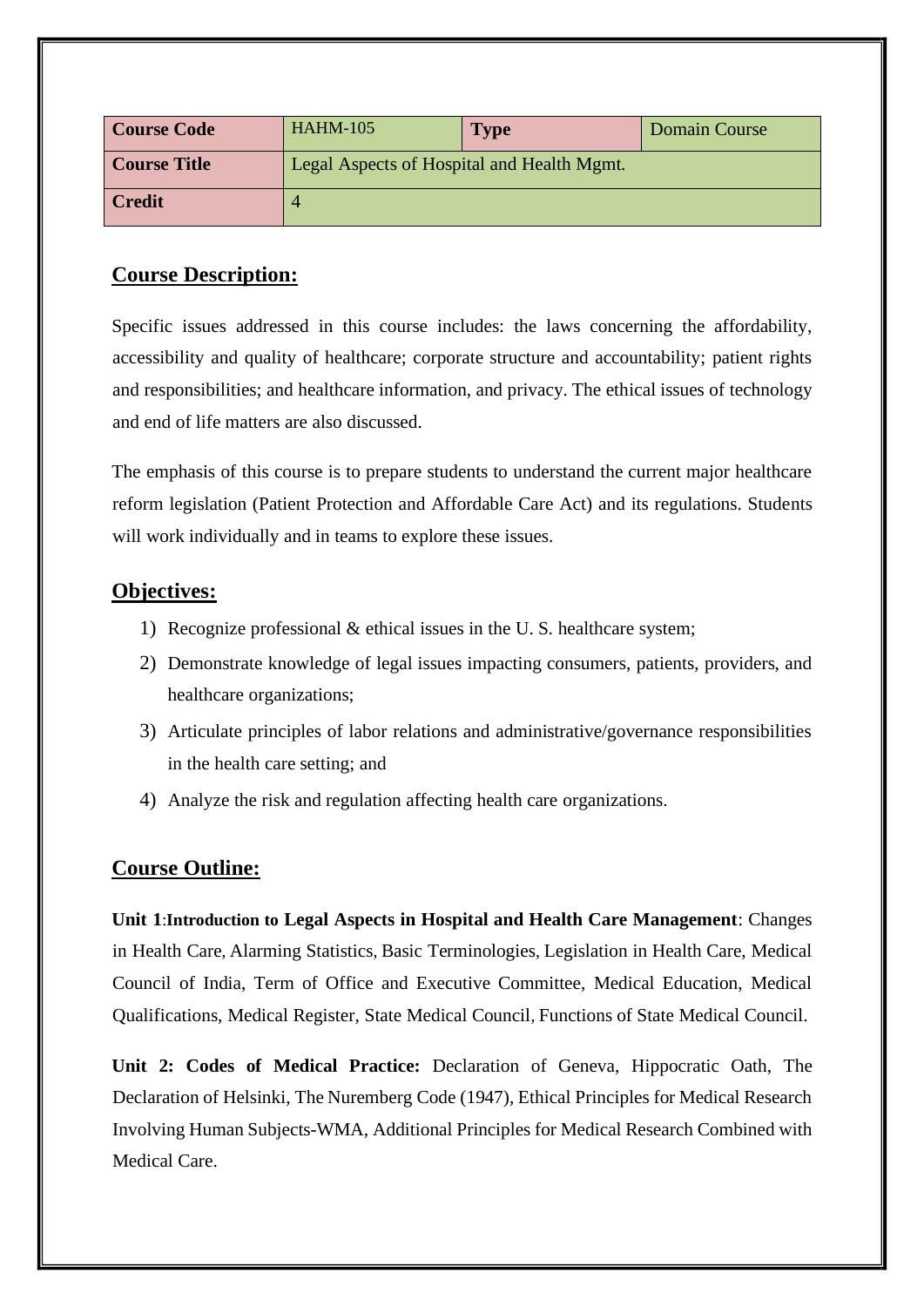**Unit 3: Indian Council of Medical Research-- Ethical Guidelines for Biomedical Research on Human Participants-2006:** Statement of General Principles in Biomedical Research Involving, Monitoring, Record Keeping, Administration and Management, Special Considerations, General Ethical Issues, Selection of Special Groups as Research Participants, Drug Trials:- Specific Principles, Statement of Specific Principles for Human Genetics and Genomics Research, General Guidelines, Statement of Specific Principles for Research in Transplantation.

**Unit 4: Medical Ethics:** History, Principles of Medical Ethics, Criticisms of Orthodox Medical Ethics, Ethics Committees, Issues in Medical Ethics, Futility of Medical Care, Golden Rules, Indian Medical Council (Professional Conduct, Etiquette and Ethics) Regulations, 2002.

**Unit 5: Doctor Patient Relationship:** History, Definition, Importance, Boundary Violations (Bvs), Some Concepts in Boundary Issues in the Doctor-Patient Relationship, Suggestions to Prevent Bvs, Duties of R.M.P(Registered Medical Practitioner, Issues, Professional Misconduct Infamous Conduct, Action Taken By SMC for Professional Misconduct, Professional Secrecy and Privileged Communication.

**Unit 6: Consent:** History, Nuremberg Code, Legal Basis of Consent, Consent and Indian Law, Types of Consent, How Informed Consent Should be Obtained? Emergency Situation and Consent, Euthanasia, Classification of Euthanasia, Legal Status, Physician Sentiment.

**Unit 7: Tort Law in India:** Categories of Tort, Defamation, Economic Torts, Land Torts, Trespass to Land, Nuisance, Rule in Ryland's V Fletcher, Constitutional Torts, Damages, Professional Negligence.

**Unit 8: The Transplantation of Human Organs Act,1994 (Toha):** Need, Salient Features, Amendments-2011, Types of Donor, **P**unishment for Violation, Registration Process, Inspection Process, Renewal Process, Documentation, The Transplantation of Human Organs Act, 1994.